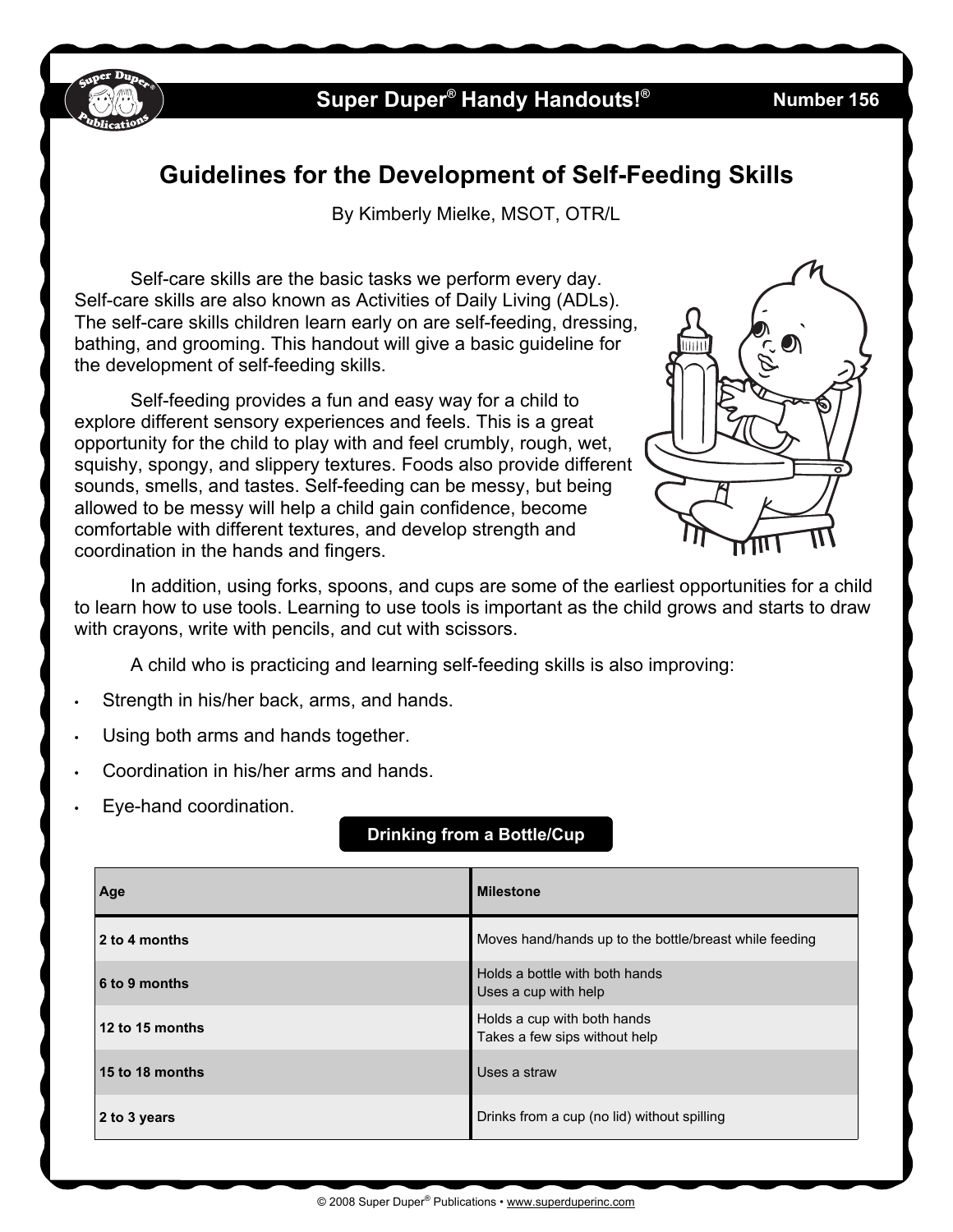#### **Self-Feeding**

| Age             | <b>Milestone</b>                                                                                                                                 |
|-----------------|--------------------------------------------------------------------------------------------------------------------------------------------------|
| 6 to 9 months   | Wants to help with feeding<br>Starts holding and mouthing large crackers/cookies<br>Plays with spoon; grabs/bangs spoon; puts both ends in mouth |
| 9 to 13 months  | Finger feeds soft foods and foods that melt quickly<br>Enjoys finger feeding                                                                     |
| 12 to 14 months | Dips spoon in food<br>Moves spoon to mouth but is messy and spills                                                                               |
| 15 to 18 months | Scoops food with a spoon and feeds self                                                                                                          |
| 18 to 24 months | Wants to feed himself/herself                                                                                                                    |
| 2 to 3 years    | Stabs food with fork<br>Uses spoon without spilling                                                                                              |
| 3 to 5 years    | Eats by himself/herself                                                                                                                          |

Children with impaired motor skills and/or developmental disabilities may have a harder time learning these skills. Let the child's abilities guide the speed they acquire self-feeding skills and gradually progress from the simpler skills to more complex ones.

#### **Games/Activities**

Imitation and play can also help children develop self-feeding skills. Include the following games/activities into your child's day to help your child learn to feed himself/herself.

- Scoop and pour water in the bathtub using stacking or measuring cups.
- Use a spoon to scoop marshmallows.
- Use scoops and shovels in a sandbox.
- Put small objects through holes into containers.
- Play with play dough—scooping, stabbing, cutting, and pinching pieces.
- Pretend to feed a baby doll.
- Have imaginary tea parties, picnics, or meals.



Resource

Case-Smith, J. (2005). *Occupational therapy for children: Fifth edition*. St. Louis: Elsevier Inc.